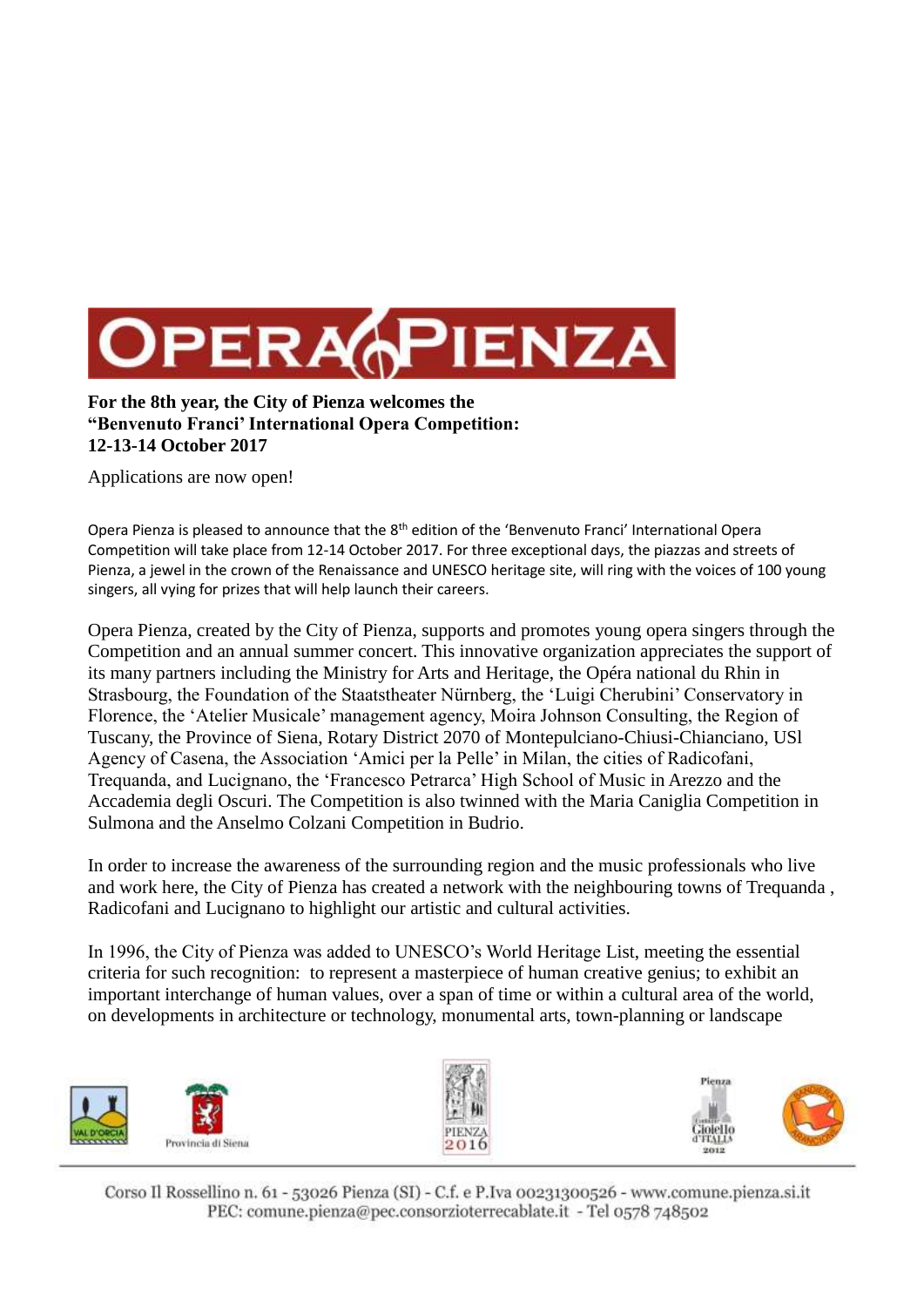design; and, to bear a unique or at least exceptional testimony to a cultural tradition or to a civilization which is living or which has disappeared.

As part of its commitment to promote young musical talent, the City of Pienza, presented a concert by the Orchestra and the Choir of the Musical Lyceum Francesco Petrarca of Arezzo, directed by the Professor Mariella Ristori, on June 1.

On 29 July 2017, Pienza, with the collaboration of Trequanda, Radicofani, and Lucignano, presented a concert of famous arias and duets by former winners of the Benvenuto Franci Opera Competition. The concert, the culmination of three days of masterclasses offered by celebrated baritone Rolando Panerai, took place in the courtyard of the Palazzo Piccolomini. The singers were accompanied by the Eox Ensemble. The selection of singers for the 2018 summer concert will be made during the opera competition in October.

The Opera Competition takes place on October, 12, 13, 14 at the Sala Convegni 'E. Balducci' of the San Carlo Borromeo Conservatory before an internationally celebrated jury chaired by Adua Veroni Pavarotti, who has been an integral part of the organization since the beginning. Since its inception, the competition has attracted over 800 participants from more than 30 countries.

## **The Competition:**

Who can participate: The competition is directed toward the international promotion of new voices with particular focus on young singers. It is open to singers of all nationalities and in all vocal registers who are between 18 and 35 years of age (18 years of age on the date of application or born after December 31, 1982).

**How to apply:** Applications should be received before October 9, 2017. They can be emailed to [iscrizioni.concorsofranci@comune.pienza.si.it,](mailto:iscrizioni.concorsofranci@comune.pienza.si.it) or completed directly on line on the website www.operapienza.it. Applications can also be sent by registered mail directly to the following address: VIII Concorso Internazionale per Cantanti Lirici "Benvenuto Franci" Comune di Pienza, Corso Il Rossellino, 61 - 53026 Pienza (Si). Candidates will find the regulations governing the competition (in Italian and English) on the website: [www.operapienza.it.](http://www.operapienza.it/)





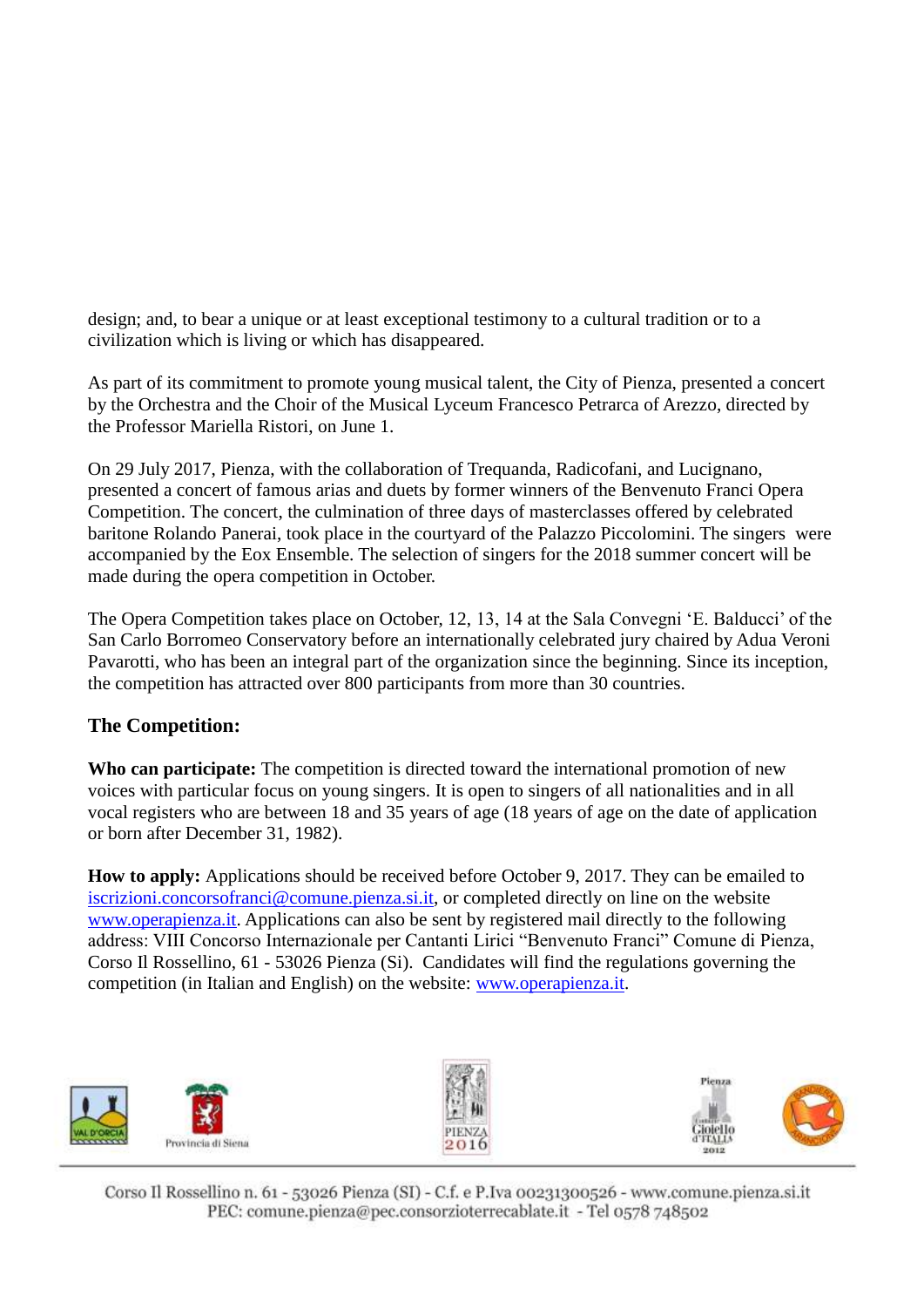## **The Prizes:**

In addition to cash prizes totalling 6000 euros, the singers can be awarded the opportunity to audition for opera companies and participate in concerts.

First prize (2500 euros) is offered by the City of Pienza, Second Prize (2000 euros) by the San Carlo Borromeo Conservatory and Third Prize (1000 euros) by the Rotary Club of Chianciano-Chiusi-Montepulciano. In addition, the City of Pienza awards 500 euros to the best Baritone voice and the Banca CRAS offers the prize for the Best Young Singer.

Among the opportunities awarded to the young singers:

- The 'Opera National du Rhin Strasbourg Prize' awards an audition to two singers
- The 'Staatstheater Nürnberg Prize' awards an audition to two singers for the 2017-2018 season
- The 'Atelier Musicale Prize'. At the discretion of jury member Markus Laska, a singer may be considered for representation by the management agency which works in collaboration with Opera Pienza to help young singers to advance their careers.
- Comune di Lucignano Prize
- Comune di Radicofani Prize
- Comune di Trequanda Prize

The Jury members for the 8<sup>th</sup> Edition of the 'Benvenuto Franci' International Opera Competition are:

**Adua Veroni Pavarotti**, President Rolando Panerai, Baritone Francesca Franci, Mezzosoprano Francesca Barbieri, Music Consultant Umberto Finazzi, Faculty Member of the Accademia del Teatro alla Scala Marc Clémeur, Director General of the Opera national du Rhin Strasbourg Thomas Hermann, Casting-Manager of the Staatstheater Nürnberg Foundation Markus Laska, Opera Manager, Atelier Musicale Agency